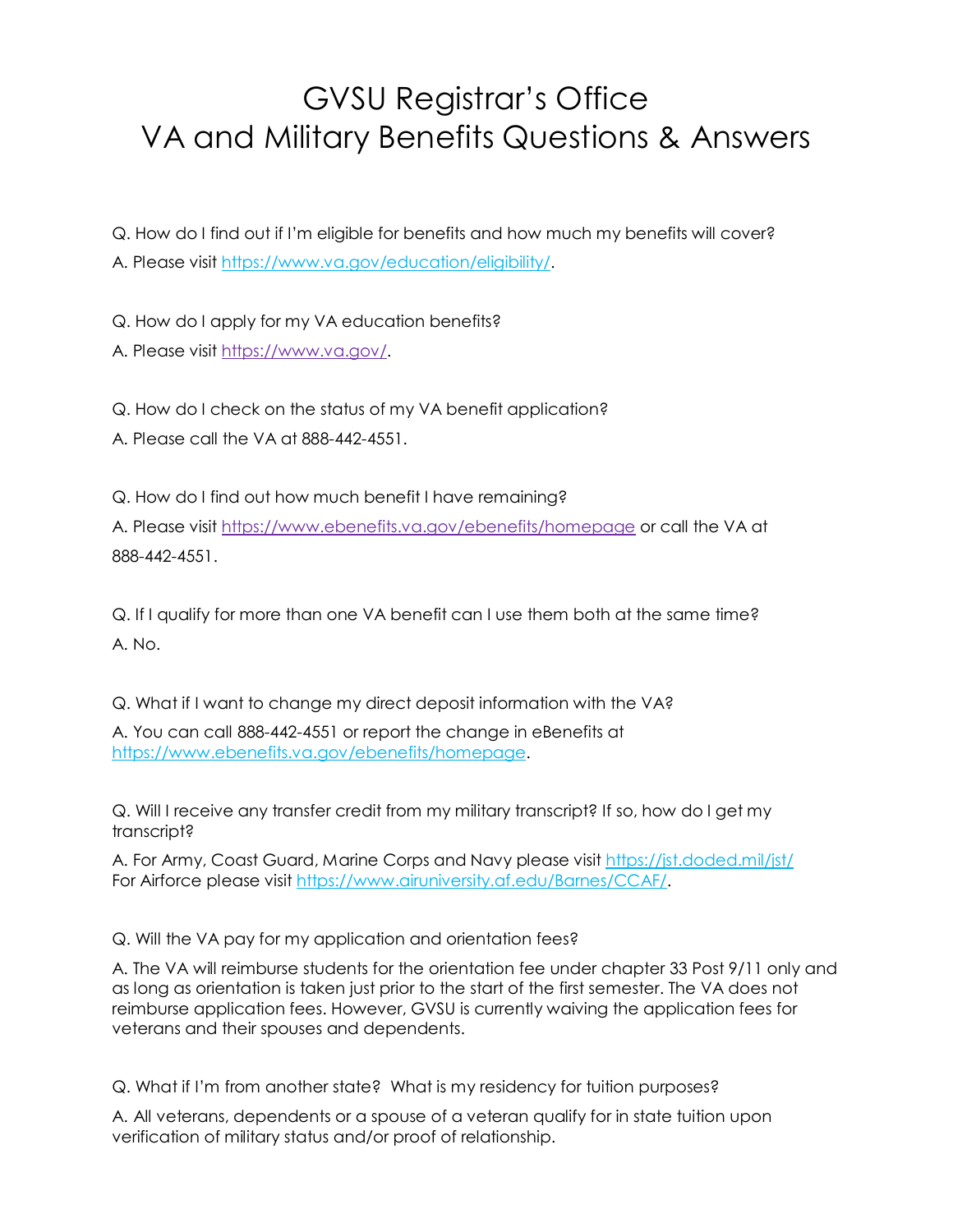Q. Do I have to notify the VA of a change of address?

A. Yes. You can call 888-442-4551 or report the change in eBenefits at [https://www.ebenefits.va.gov/ebenefits/homepage.](https://www.ebenefits.va.gov/ebenefits/homepage)

Q. How do I apply for Federal Tuition Assistance (FTA) and Michigan National Guard State Tuition Assistance Program (MINGSTAP)?

A. Apply for FTA at<https://www.armyignited.com/app/> and MINGSTAP at [https://mingstapapp.state.mi.us/.](https://mingstapapp.state.mi.us/)

Q. Can I use STA, FTA and GI Bill at the same time?

A. You cannot use Chapter 1606/MGIB-SR and FTA for the same course but you can use them both for different courses during the same semester. You can use Chapter 30 MGIBactive duty or Chapter 33 Post 9/11 with FTA. You can use STA with FTA ,1606, or 33.

Q. Am I eligible for financial aid and scholarships if I am also receiving VA benefits?

A. Yes. Please visit our financial aid website at<https://www.gvsu.edu/financialaid/> Also, visit <http://search.militaryscholar.org/> for possible service member scholarships.

Q. How long do I have to complete my degree while using VA benefits?

A. This depends on your entitlement. The VA charges your entitlement one day for each day you are a full-time student.  $\frac{3}{4}$  of a day if you are a  $\frac{3}{4}$  time student,  $\frac{1}{2}$  of a day if you are  $\alpha$  1/2 time student and 1/4 of a day if you are  $\alpha$  1/4 time student. For Chapter 33 Post 9/11 this is calculated on a percentage basis.

Q. Am I eligible for priority registration?

A. Yes. All students receiving VA benefits are eligible to register on the 2nd day of registration unless you are a returning graduate student in which case you would register on the 1st day.

Q. How will the VA be notified that I am attending classes?

A. Your GVSU Certifying Official will report your enrollment to the VA each semester.

Q. How will I know if I've been certified for a semester?

A. You will receive an email from the Registrar's Office (Responsibility Letter) that tells you that you've been certified listing your responsibilities as a student using VA education benefits. You also receive an email from the VA as soon as you are certified.

Q. If I do not want to use my benefits for a certain semester or if I plan on no longer attending GVSU, what should I do?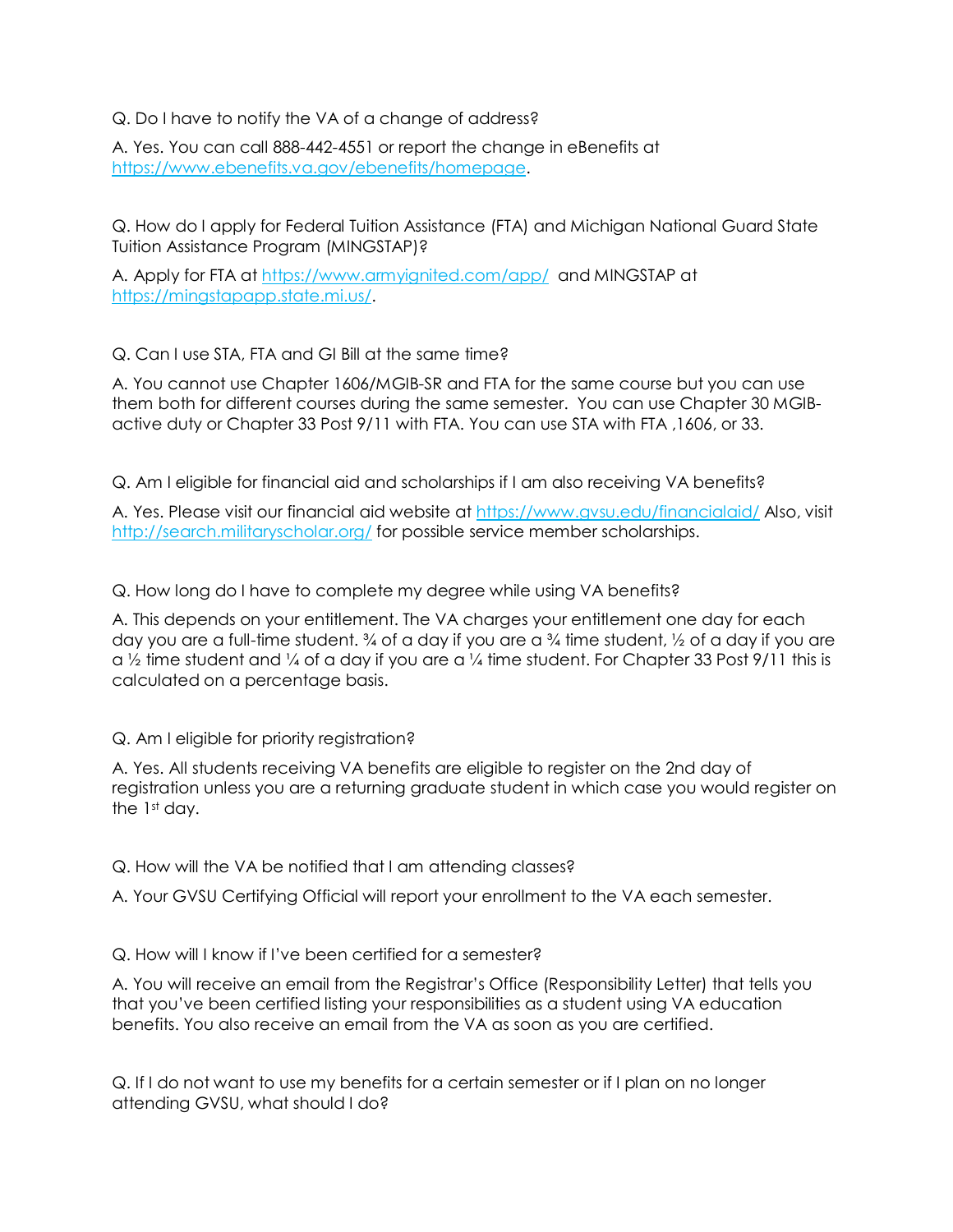A. Let your GVSU Certifying Official know by sending an email to vetrec@gvsu.edu. Always include your G Number in your emails.

Q. Should I let my GVSU Certifying Official know when my benefits will run out? A. Yes.

Q. When will I get paid from the VA for books and housing?

A. Book money is typically received within a couple of weeks from the date of the enrollment certification but this timeline is not guaranteed. Housing is paid at the end of each month of enrollment.

Q. If I have not received my BAH or book money who do I contact?

A. Please call the VA at 888-442-4551.

Q. How is my book money calculated?

A. You will receive \$41.67 per credit hour up to \$1,000 per academic year if you're at the 100% benefit level.

Q. How much can I expect in housing allowance?

A. Housing is based on the zip code of where your classes are being held and based on an E-5 pay grade. Current rates can be found at [https://www.defensetravel.dod.mil/site/bahCalc.cfm.](https://www.defensetravel.dod.mil/site/bahCalc.cfm)

Q. Will the VA pay for housing for online classes?

A. Yes, but in order to obtain the full housing allowance at least one credit has to be taken in the classroom. Otherwise, they pay ½ of the national average for the housing allowance for all online courses only (\$871 for 20/21 school year through July 31 for the full-time rate).

Q. Why did I receive a smaller housing payment than usual in Aug/Dec/Jan/Apr even though I'm certified for full-time?

A. Because you are only paid for the days that you are enrolled during each month.

Q. When does my GVSU Certifying Official report tuition to the VA?

A. After the first week of classes which is after the 100% add/drop deadline.

Q. When will the school get the payment from the VA for tuition?

A. Typically within a couple of weeks of reporting tuition to the VA but this timeline is not guaranteed.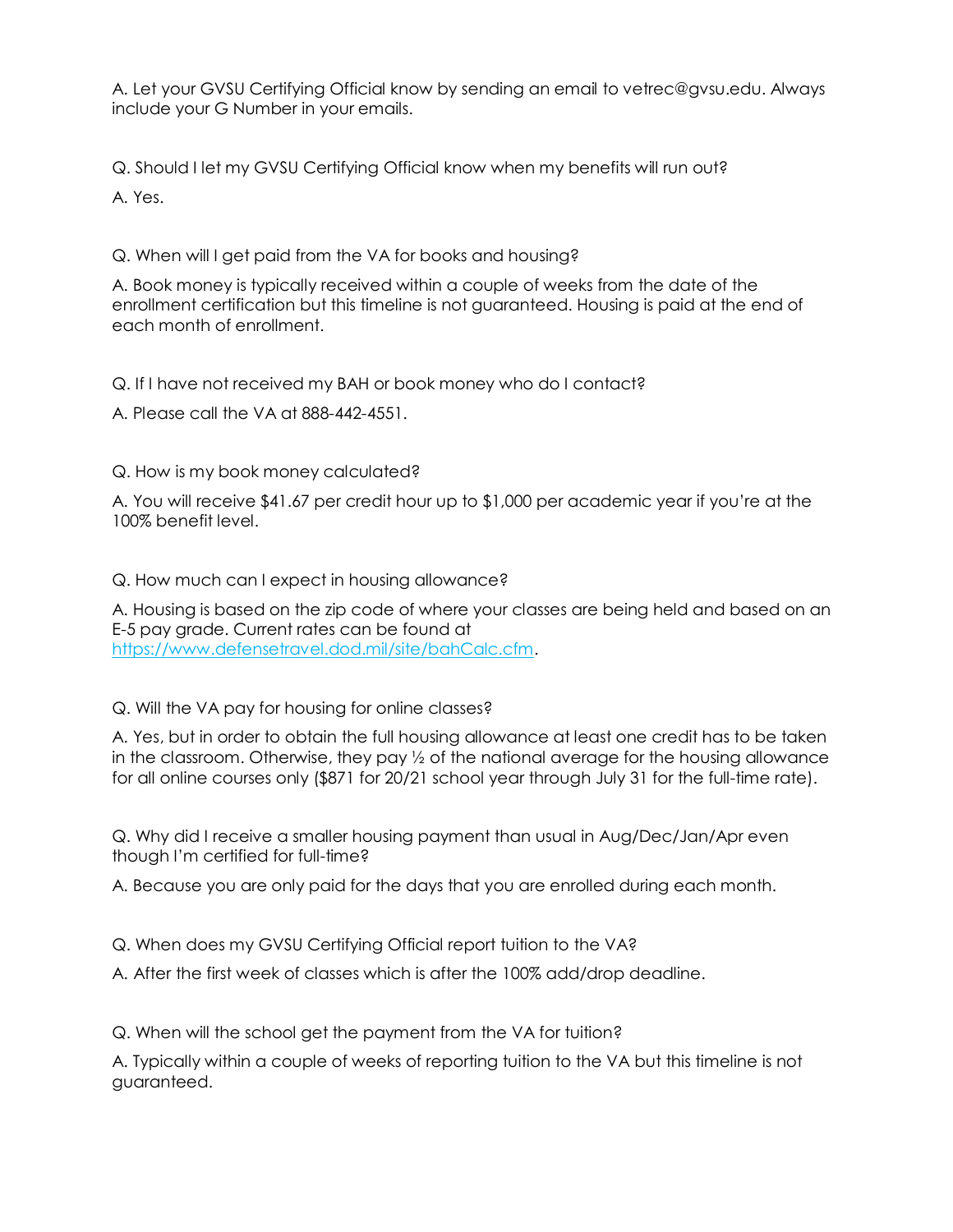Q. Are my classes going to be dropped because the VA has not made the payment by the deadline?

A. As long as you don't have a past due amount from a previous semester a hold will be put on your classes to avoid them from being dropped. Check with your GVSU Certifying Official to confirm the hold.

Q. Why do I get emails from Student Accounts telling me I have a balance due when the VA is expected to pay my tuition?

A. Student Accounts sends out mass emails to all students with a balance. Double check with your GVSU Certifying Official to make sure there is a hold on your classes from being dropped.

Q. What is required in order for my classes to be eligible for the VA?

A. The VA requires that all classes certified are required by your program in order to complete your degree. The VA will not cover classes that are used for "helpful knowledge." However, you can take free electives if you have met your program requirements and you need to take additional courses to get to the 120 credits requirement for graduation.

Q. How can I tell which courses are required for my degree?

A. Meet with your academic advisor and review your MyPath in mybanner.

Q. Can I still take a course that interests me even if it isn't required for graduation?

A. Yes, but the credits will not be certified and you will not receive any benefits for those credits. You may be able to take advantage of the block rate where tuition is the same for 12-15 credits.

Q. If I want to be certified for full-time benefits, what do I need to do?

A. Register for at least 12 required undergrad or 9 graduate full-term credits during the Fall and/or Winter semester (16 weeks). Spring Summer is unique with 6 weeks or 12 weeks long courses. Discuss your Spring Summer training time with your GVSU Certifying Official.

## Q. Why do I have multiple certifications for one semester?

A. The VA requires that we report the specific campus you are taking classes on which leads to the multiple certifications, but that does not impact the full-time status. Part of term courses are also reported separately which could impact the full-time status.

## Q. Can I receive VA benefits if I repeat a course?

A. You may only receive VA benefits to repeat a course if you failed it and still require a passing grade for the course, or if you did not meet the minimum grade required for that course according to your program. Check your MyPath for requirements.

Q. What happens to my VA benefit if I fail a class I was certified for?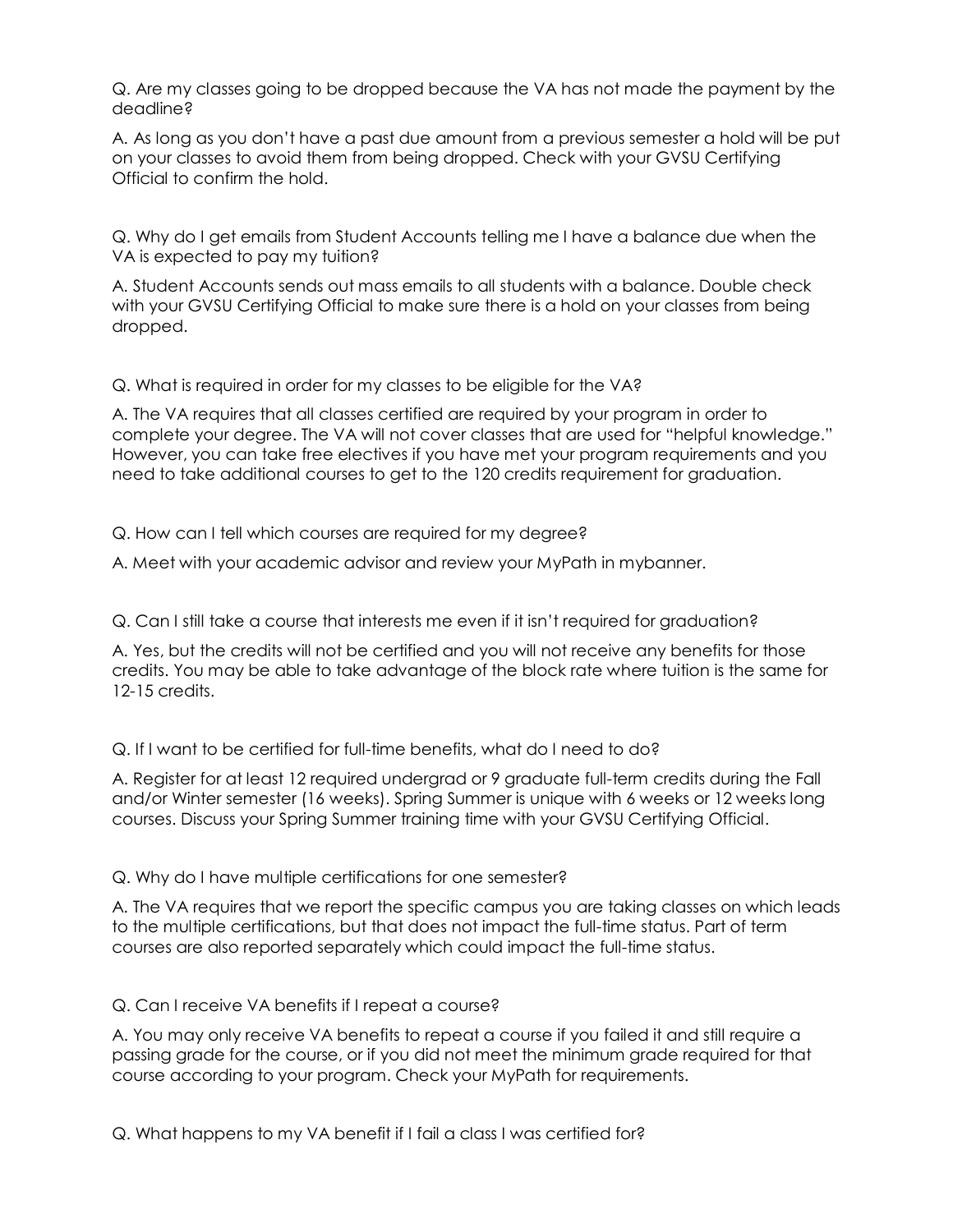A. Your benefit remains as is provided you maintained attendance/participation through the end of the term and earned the failing grade. The VA will also pay for the course to be repeated with no limitations on the number of repeats as needed.

Q. Will the VA pay for more than one major, minor and concentration?

A. Yes

Q. What happens to my benefit if I change my major in the middle of the semester after I have been certified?

A. Your certification will not change unless courses that weren't certifiable under the previous major and are now required for the new major in which case we can adjust the certification to include those courses.

## Q. How many times can I change my major?

A. There are no limitations but if it extends your program for more than one semester this will be reported to the VA.

Q. What happens to my benefits if I drop a class?

A. Your benefits could be impacted and a debt to the VA or school could incur. Check with your GVSU Certifying Official to discuss any consequences before changing your schedule.

Q. Can I add a class to my schedule after my credits have been certified with the VA?

A. Yes. Notify your GVSU Certifying Official. They will submit changes to the VA.

Q. How will it impact my benefit if I seek a late w/d after the semester has ended?

A. This could create a debt once we report non-punitive W grades to the VA going back to the beginning of the term (6 credit hour exclusion rule may apply).

Q. How will it impact my benefit if I seek a tuition refund through TRAC?

A. This could create a debt as it would result in the course being removed from your record if 100% refund is approved or W non-punitive grades for 75% or 50% refund. Discuss how this will impact your benefit with your GVSU Certifying Official.

Q. I have graduated with a bachelor's degree but plan to start a master's program and continue to use my benefits. Do I need to do anything?

A. Yes. Please notify your GVSU Certifying Official. You will need to complete the VA 22-1995 (VA 22-5495 for chapter 35) Change of Program/Place of Training form and notify your GVSU Certifying Official. The form can be completed online at <https://www.va.gov/education/change-gi-bill-benefits/> or contact your GVSU Certifying Official for a paper form.